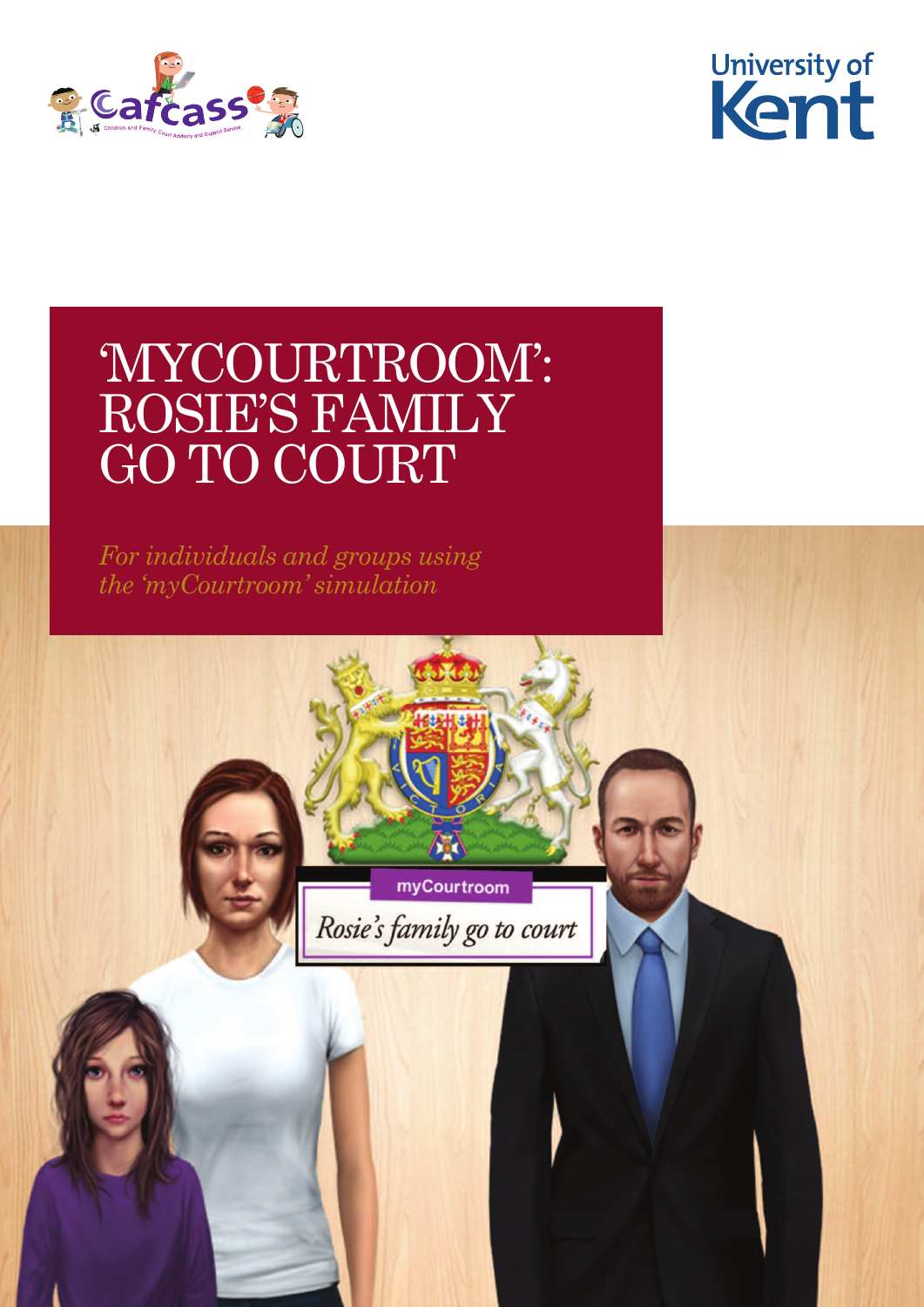## 'MYCOURTROOM': ROSIE'S FAMILY GO TO COURT

### For individuals and groups using the 'myCourtroom' simulation

#### **Background**

Many professionals who work with children would benefit from increased confidence and better understanding of the court arena to alleviate potential anxieties (Seymour, C 2006; Holt, K and Kelly, N 2012). These can include talking to children about their wishes and feelings, providing reports to the courts, giving evidence on the stand and being cross-examined.

Launched in April 2016, '*MyCourtroom'* is the result of collaboration between the Centre for Child Protection at the University of Kent (CCP) and CAFCASS.

#### **'***MyCourtroom***' – the simulation**

'*MyCourtroom'* is an interactive and immersive simulation, based on realistic scenarios designed to trigger discussions around court skills – safe practice, best practice, and positive outcomes for the child. It offers professionals a unique training experience.

This innovative tool is designed for social workers, family court advisers and all child protection professionals. It provides the opportunity to encounter some of the confusing, potentially dangerous and emotionally draining situations faced in court practice, in a safe environment.

In the third Rosie simulation, her family now goes to court in a private law case – Rosie's biological father wants Rosie to spend time with him. A disclosure by Rosie, as the case progresses, results in local authority involvement. The simulation includes:

- Two introductory presentation scenes; one with Family Court Advisor (FCA) and one with Rosie
- An interactive court scene
- Visualisation of a First Directions Hearing, Case Management Hearing and Final Hearing
- A sample of both private and public law cases with samples of writing for critique
- Discussion points for reflection
- A unique perspective of the voice of the child provided via Rosie's recap of events.

#### **For professionals, children and young people and litigants in person**

The simulation offers valuable insight to assist professionals in their own presentation in court as well as encouraging exploration of professional dilemmas around issues such as sibling group separation, permanency and neglect (threshold) in a court context. It features diverse characters and scenarios, offering experiential learning and is used in conjunction with a comprehensive training pack.

The standalone courtroom scene depicts a typical family court with user-friendly interactive elements and is designed to be viewed by children, young people, litigants in person, and vulnerable adults to help prepare them for court.

Children and young people view the simulation with a social work professional, who can answer any questions triggered by the simulation.

#### **Objectives**

- Information and support around giving evidence and crossexamination
- Encourage practitioners to refer to theory and research appropriately within evidence
- Awareness of roles and expertise of professionals in the public court room
- Practical application/exploration of care proceedings' system, rules and legal concepts
- Consideration of court preparation and awareness of general court protocol
- Develop practitioner confidence to scrutinise details and challenge where appropriate
- An overview of all features of the simulation package to support further-reaching learning objectives.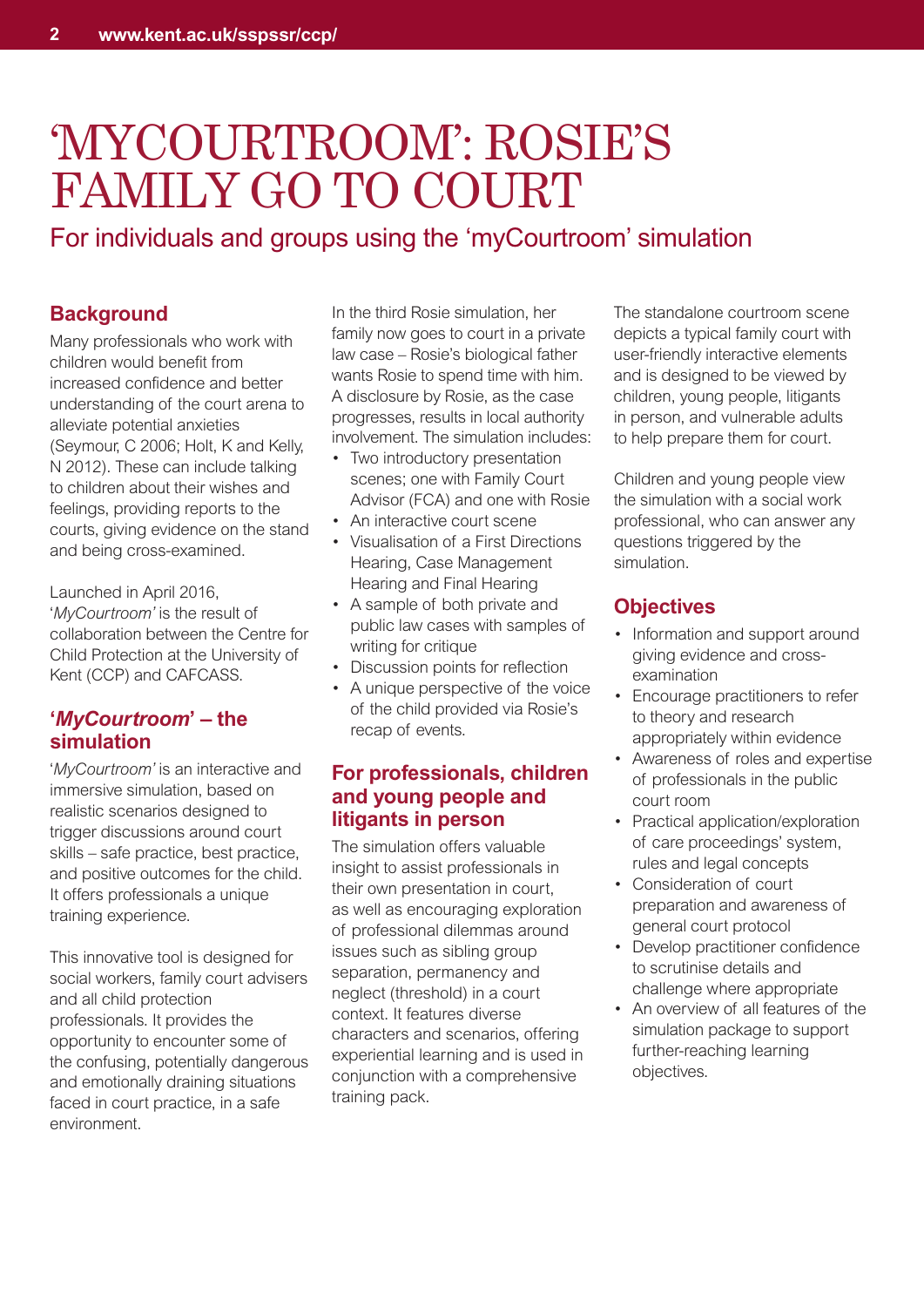#### **Book Your Place**

Pay for the training session, and after attendance the simulation is then free for a year to use within the terms and conditions, for your own development, or upgrade to the trainer package to use 'myCourtroom' within your organisation.

- 1 Book online and pay by credit card via our website: www.kent.ac.uk/sspssr/ccp/game/ RosiemyCourtroomindex.html.
- 2 Contact us to pay by invoice, to discuss group discount or to arrange bespoke training at your premises telephone 01227 827546 or email ccp@kent.ac.uk.



This brochure was produced in January 2019. The University of Kent makes every effort to ensure that the information contained in its publicity materials is fair and accurate and to provide educational services as described. However the courses, services and other matters may be subject to change. For the most up-to-date information, see www.kent.ac.uk/sspssr/ccp and for full details of our terms and conditions see www.kent.ac.uk/termsandconditions

For the University to operate efficiently, it needs to process information about you for administrative, academic and health and safety reasons. Any offer this institution makes to you is subject to your consent to process such information and is therefore a requirement before we can register you as a student.

#### **More from the Centre for Child Protection**

#### **'Rosie 1'**

A simulation focusing on an initial assessment visit to a family. The initially benign situation rapidly develops into a case of child sexual abuse. Free download and worksheet from our website.

#### **'Rosie 2' Assessing parental capacity and neglect in complex families\***

Workshop using our 'Rosie 2' simulation. It is now 5 years on from 'Rosie 1' and the case is still active and focuses on neglect.

#### **'myCourtroom: Rosie's family go to court'\***

'myCourtroom' is an interactive and immersive simulation based on realistic scenarios to trigger discussions and decisions around court skills.

#### **'Visiting Elliot'**

Developed in collaboration with Kent Police and KSS CRC, 'Elliot' is designed to train professionals who visit sex offenders on licence in the community.

#### **'Zak' and 'Gamer Zak'\***

An innovative social media style simulation for use with young people focusing on online grooming and the radicalisation process. 'Gamer Zak' is a series of vlogs on over-sharing private information

#### **RITA**

Responsive InTeractive Advocate (RITA) was developed with the aim of supporting the UK's ageing population through the use of responsive and interactive avatars.

#### **'Looking out for Lottie'\*†**

This award-winning simulation focuses on child sexual exploitation and online grooming with unique opportunity to consider the 'boyfriend style' groomer perspective.

#### **'Maryam and Joe: Behind closed doors'\***

Funded by the Home Office, explore how two young people are groomed on multiple social media platforms, as well as face to face, for radicalisation by a far right extremist group and by so-called IS (Daesh) extremists.

#### **MA in advanced child protection\***

The two year, part-time, distance learning MA provides the opportunity to develop knowledge, skills, confidence and multiagency perspectives. Certificate and Diploma now available.

#### **Standalone modules\***

MA modules can be studied as short courses and are a good taster for MA level study. We also have a specialist 'Direct work with children' module.

\*Winners of: HEA Collaborative Award for Teaching Excellence 2017 †*Guardian* Award for Digital Innovation 2016